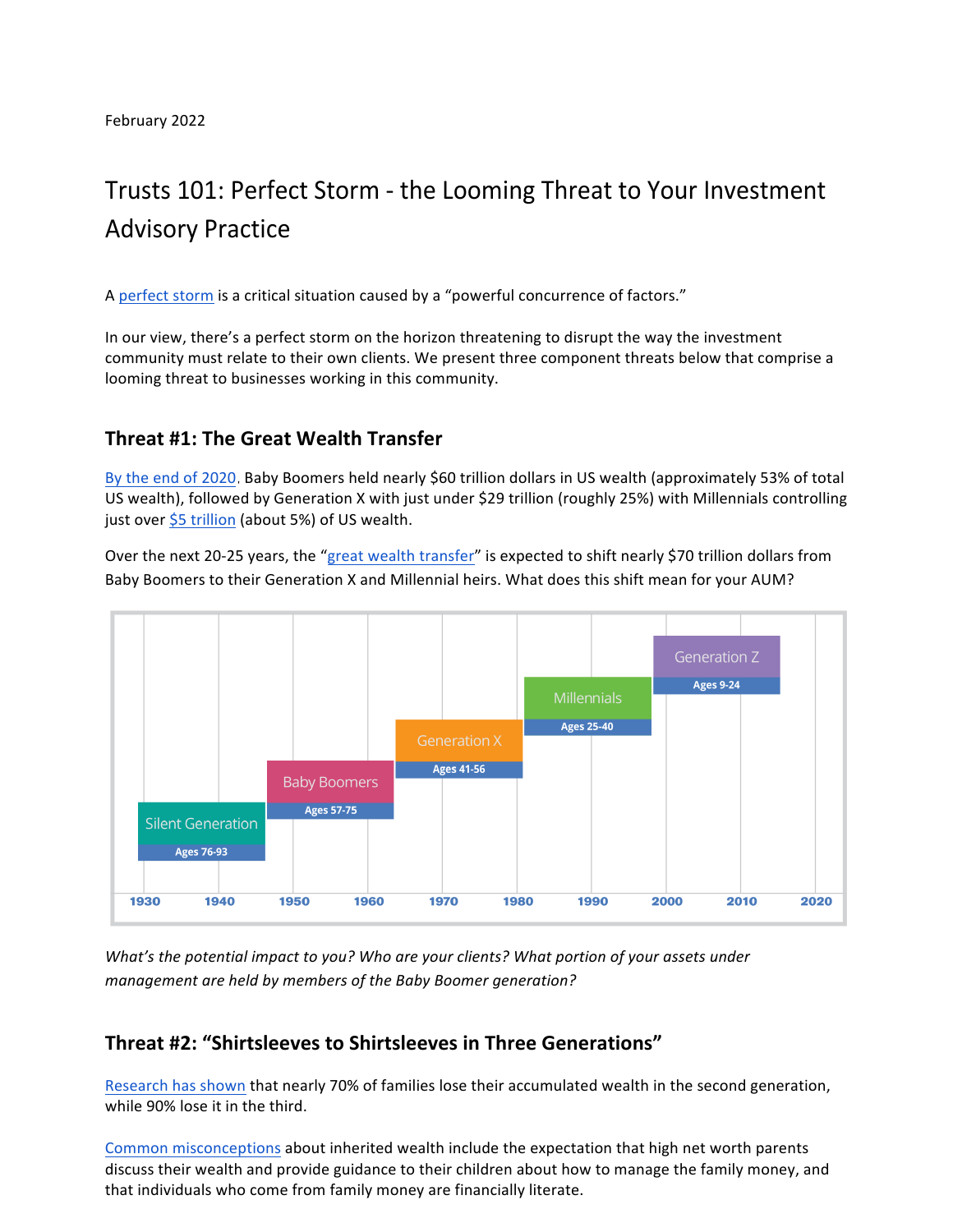In reality, almost 80% of HNW individuals lack confidence that the next generation is capable of responsibly handling their inheritance, and nearly 65% have disclosed almost nothing to their children about their wealth.

Perhaps more troubling is the research suggesting that when people inherit considerable wealth,  $70\%$  to [90%](https://www.investopedia.com/articles/personal-finance/092515/i-just-inherited-money-now-what.asp) of them quickly fire the financial advisor on whom their benefactor relied.

Does this accurately describe your clients? Can you help take an active role to address this? What connects you to your *clients,!and!their!heirs,!moving!forward?*

#### Threat #3: The Millennial Paradigm Shift

Millennials have had access to an array of technology tools since birth, so it is not surprising that they are inclined to rely on these tools to meet their needs, including their wealth management needs. Apps and social media are replacing quarterly reports and in-person engagement with financial advisors. News stories have noted for years that nearly 75% of Millennials would prefer to text, rather than talk with other people.

A CNBC story focused on generational views about financial advice, investing, and retirement, indicated that Millennials are twice as likely as the younger members of the Baby Boomer cohort to consider using a robo-advisor for investment needs. Nearly 60% of Millennials believe that financial advisors are motivated by the desire to make money for themselves and their employers, rather than their clients.

*Many businesses working with investors are looking closely at their current technologies and how well-positioned they* are to support this emerging trend. Do you have the tools that you need to engage with, and retain, the next *generation?*

#### **What Can You Do Now to "Weather the Storm"?**

The preservation of your current AUM, and a connection to the heirs of your high net worth clients cannot be assumed. Complacency is not your friend. How much of your business is at risk in the next five years? Ten years?

One easily attainable approach to helping protect your clients' wealth, and "lock" in your AUM with a long-term strategy is through the use of trusts.

#### How do trusts help to manage the risk?

Trusts offer control, flexibility, and protection for assets, and the preservation of AUM. Recognized [benefits](https://www.investopedia.com/articles/investing/101215/how-trust-funds-can-safeguard-your-children.asp) include safeguarding of assets from bankruptcy, business decline, and civil litigation.

Trusts also offer the opportunity to direct how and when assets are invested and disbursed, preserving them even if beneficiaries are young, inexperienced, or lack the ability or interest to manage increased wealth. With the use of directed trusts, you as the advisor can actually be written into the trust document as the investment advisor going forward ensuring your position even after your client has passed away.

As changing definitions of family and relationships become increasingly more widespread, a trust provides the ability to select beneficiaries that, unlike a will, is not readily subject to challenge. Still other